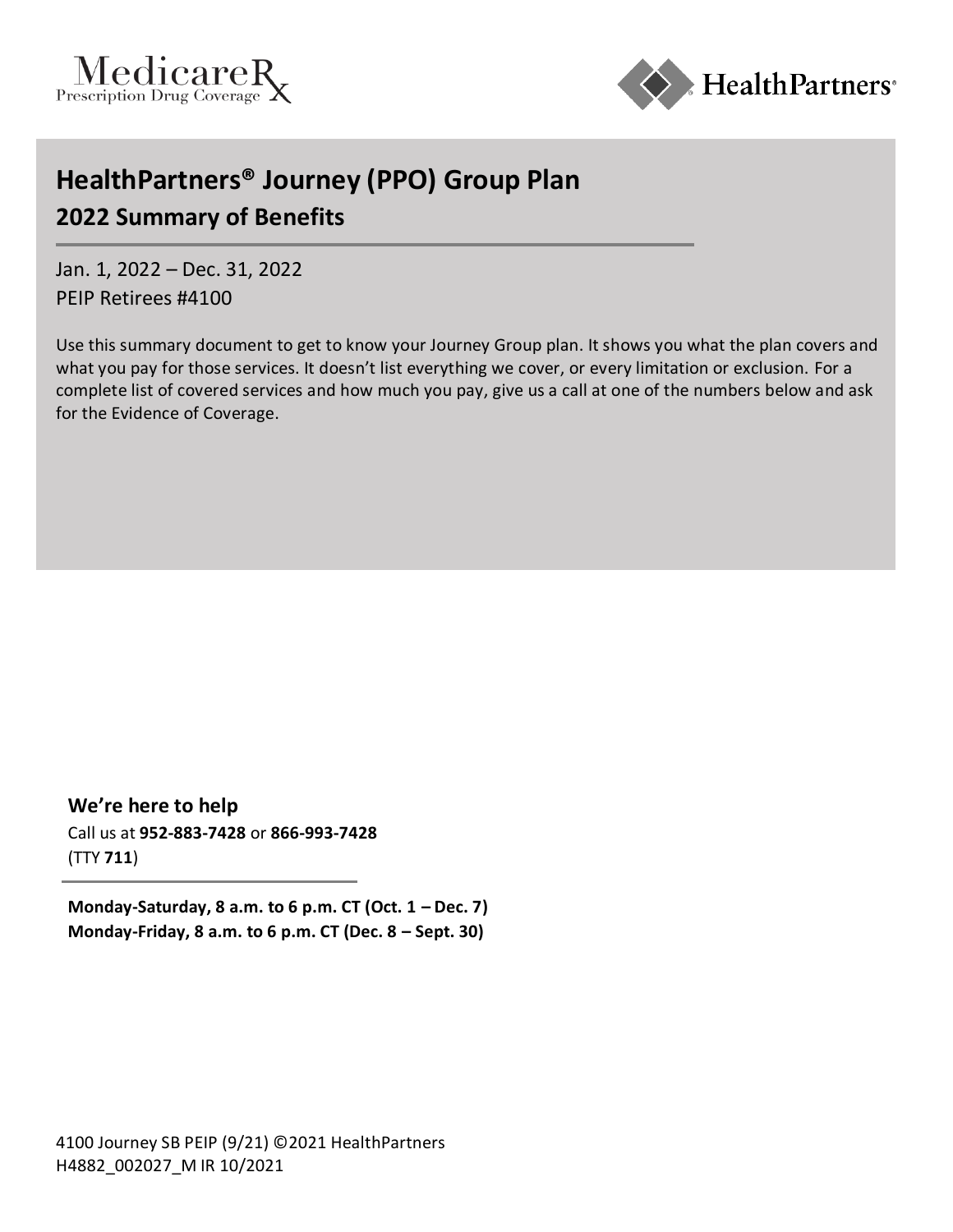## **MEDICAL BENEFITS**

|                                                                                                              |                                         | <b>WHAT YOU PAY</b>                     |  |  |
|--------------------------------------------------------------------------------------------------------------|-----------------------------------------|-----------------------------------------|--|--|
| <b>BENEFITS</b>                                                                                              | <b>PLAN1</b>                            | <b>PLAN 2</b>                           |  |  |
| <b>Out of Network Services</b>                                                                               | 40% unless stated otherwise             |                                         |  |  |
| Monthly Premium: Contact your employer for premium information. If you're billed directly by HealthPartners, |                                         |                                         |  |  |
| call us at the numbers on the front page for your premium information.                                       |                                         |                                         |  |  |
| <b>Deductible</b>                                                                                            | Your plan doesn't have a<br>deductible. | Your plan doesn't have a<br>deductible. |  |  |
| Maximum out-of-pocket responsibility (Not                                                                    | \$3,500 (Medical In-network             | \$4,500 (Medical In-network             |  |  |
| all services apply to the maximum out-of-                                                                    | only)                                   |                                         |  |  |
| pocket. Please see the plan's EOC or Group                                                                   | \$5,000 (In- and Out-of-                | only)                                   |  |  |
| Certificate for details.)                                                                                    | network medical services                | \$6,000 (In- and Out-of-network         |  |  |
|                                                                                                              | combined)                               | medical services combined)              |  |  |
| Inpatient hospital coverage <sup>1</sup>                                                                     | \$400 per stay                          | \$500 per stay                          |  |  |
| <b>Outpatient hospital services</b>                                                                          | \$0                                     | \$0                                     |  |  |
| Outpatient surgery <sup>1</sup>                                                                              | \$200                                   | \$300                                   |  |  |
| Ambulatory surgery center (ASC) <sup>1</sup>                                                                 | \$200                                   | \$300                                   |  |  |
| <b>Doctor visits</b>                                                                                         | Primary: \$10                           | Primary: \$15                           |  |  |
|                                                                                                              | Specialist: \$15                        | Specialty: \$30                         |  |  |
| <b>Preventive care</b>                                                                                       | \$0\$                                   | \$0                                     |  |  |
| Emergency care (If you're admitted to the                                                                    |                                         |                                         |  |  |
| hospital for the same condition within 24                                                                    | In- and Out-of-network                  | In- and Out-of-network                  |  |  |
| hours, you don't pay your share of the cost                                                                  | Services: \$75                          | Services: \$90                          |  |  |
| for emergency care.)                                                                                         |                                         |                                         |  |  |
| <b>Urgently needed services</b>                                                                              | In- and Out-of-network                  | In- and Out-of-network                  |  |  |
|                                                                                                              | Services: \$15                          | Services: \$30                          |  |  |
|                                                                                                              | Diagnostic radiology (i.e. MRI,         | Diagnostic radiology (i.e. MRI,         |  |  |
| Diagnostic services/Labs/Imaging                                                                             | CT scans): 10%                          | CT scans): 20%                          |  |  |
| (Cost for these services may vary based on                                                                   | Labs: \$0                               | Labs: $$0$                              |  |  |
| place of service.)                                                                                           | Diagnostic tests and                    | Diagnostic tests and                    |  |  |
|                                                                                                              | procedures: 10%                         | procedures: 20%                         |  |  |
|                                                                                                              | Outpatient X-rays: 10%                  | Outpatient X-rays: 20%                  |  |  |
|                                                                                                              | Routine exam: \$0                       | Routine exam: \$0                       |  |  |
| <b>Hearing services</b>                                                                                      | Hearing aids through                    | Hearing aids through                    |  |  |
|                                                                                                              | TruHearing®: \$699/\$999 per            | TruHearing®: \$699/\$999 per            |  |  |
|                                                                                                              | aid; up to two each year                | aid; up to two each year                |  |  |
| <b>Dental services</b>                                                                                       | Medicare-covered dental: \$0            | Medicare-covered dental: \$0            |  |  |
| <b>Vision services</b>                                                                                       | Up to one routine eye exam              | Up to one routine eye exam per          |  |  |
|                                                                                                              | per year: \$0                           | year: \$0                               |  |  |
|                                                                                                              | Glasses or contact lenses after         | Glasses or contact lenses after         |  |  |
|                                                                                                              | cataract surgery: \$0                   | cataract surgery: \$0                   |  |  |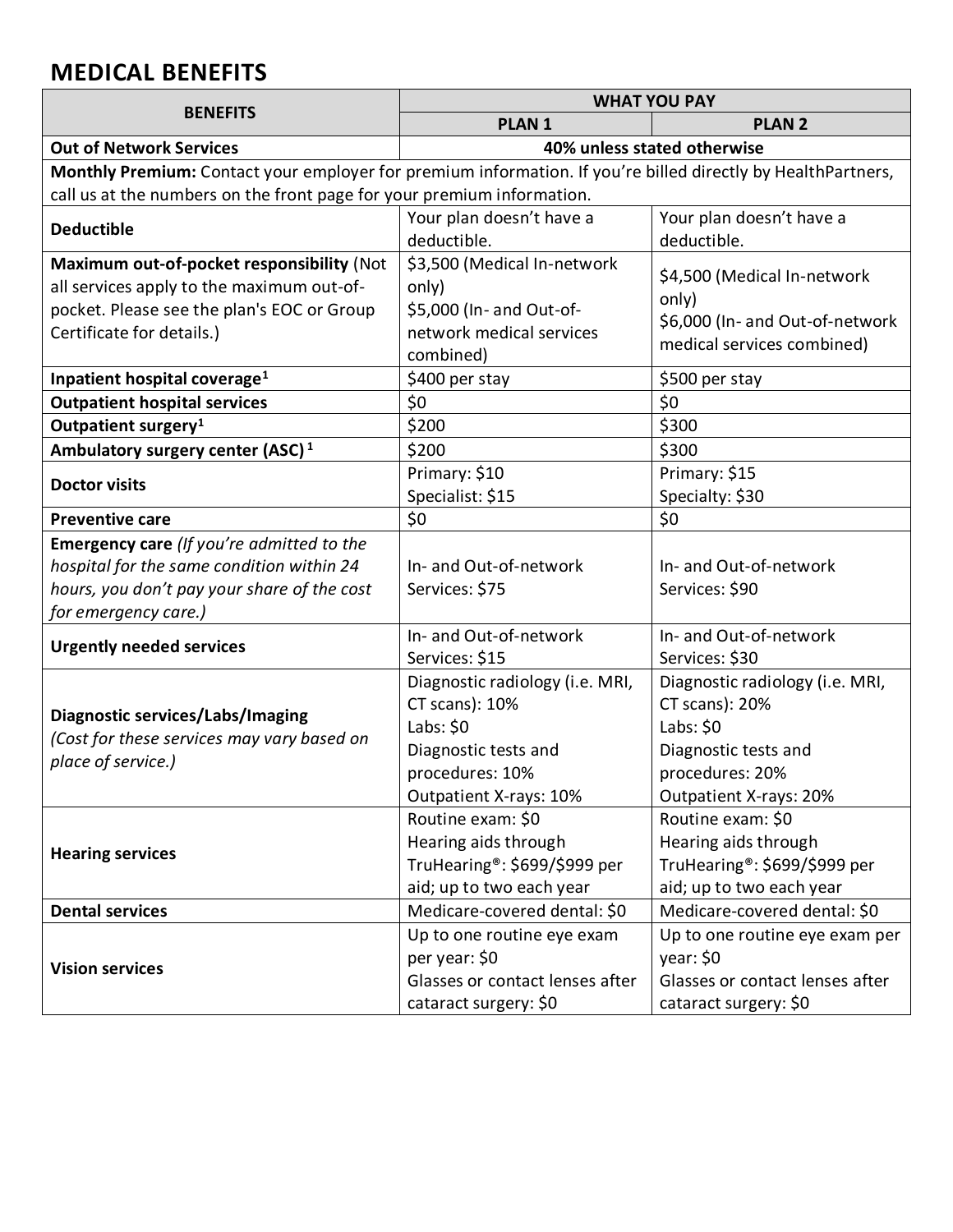|                                                        | <b>WHAT YOU PAY</b>                                                                                                          |                                                                                                                            |
|--------------------------------------------------------|------------------------------------------------------------------------------------------------------------------------------|----------------------------------------------------------------------------------------------------------------------------|
| <b>BENEFITS</b>                                        | <b>PLAN1</b>                                                                                                                 | <b>PLAN 2</b>                                                                                                              |
| <b>Out of Network Services</b>                         | 40% unless stated otherwise                                                                                                  |                                                                                                                            |
| <b>Mental health services</b><br>(Including inpatient) | Inpatient visit: \$400 per stay<br>Outpatient group therapy visit:<br>\$7.50<br>Outpatient individual therapy<br>visit: \$15 | Inpatient visit: \$500 per stay<br>Outpatient group therapy visit:<br>\$15<br>Outpatient individual therapy<br>visit: \$30 |
| Skilled nursing facility <sup>1</sup>                  | Days 1-20: \$0<br>Days 21-100: \$125 per day                                                                                 | Days 1-20: \$0<br>Days 21-100: \$150 per day                                                                               |
| <b>Rehabilitation services</b>                         | Occupational therapy visit:<br>\$15<br>Physical therapy visit: \$15<br>Speech and language therapy<br>visit: \$15            | Occupational therapy visit: \$30<br>Physical therapy visit: \$30<br>Speech and language therapy<br>visit: \$30             |
| Ambulance transportation in the US                     | In- and Out-of-network<br>Services: 20%                                                                                      | In- and Out-of-network<br>Services: 20%                                                                                    |
| <b>Transportation</b>                                  | Not covered                                                                                                                  | Not covered                                                                                                                |
| Medicare Part B drugs <sup>1</sup>                     | 20% of the cost for chemotherapy drugs and other Part B drugs                                                                |                                                                                                                            |

**<sup>1</sup>Prior authorization may be required for certain services**

The summary of benefits above is for your medical plan. Your HealthPartners® Journey Group prescription drug benefits are outlined on the next page. If you have questions about your HealthPartners Journey summary of benefits, give us a call at the numbers on the front page.

This plan may not cover all of your health care expenses. It's important to read your Evidence of Coverage closely to see which expenses are covered.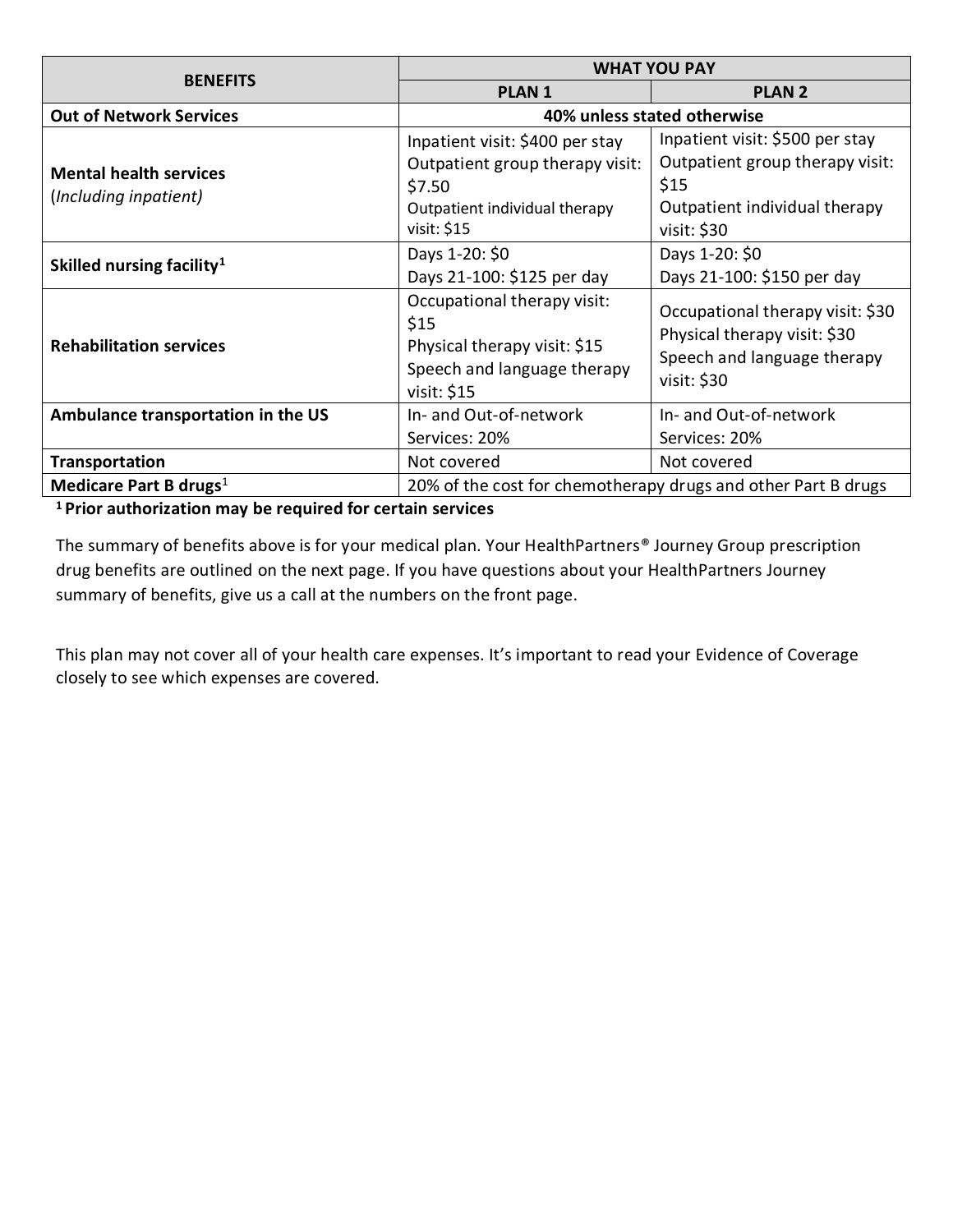## **PRESCRIPTION DRUG BENEFITS**

Costs may change depending on the pharmacy you choose and when you enter another Part D phase. Call us or check the Evidence of Coverage online when you log into your online account at **healthpartners.com** for more information. If you reside in a long-term care facility, you pay the same as at a retail pharmacy. You may get drugs from an out-of-network pharmacy at the same cost as an innetwork pharmacy.

| <b>Prescription Drug Formulary</b> | Your prescription drug formulary is Medicare Formulary I.               |                     |  |
|------------------------------------|-------------------------------------------------------------------------|---------------------|--|
| <b>Phase 1: Deductible</b>         |                                                                         |                     |  |
| (If you have one)                  | Your plan has a \$300 Part D deductible on all drug tiers.              |                     |  |
|                                    | What you pay at standard retail and standard mail order pharmacies:     |                     |  |
|                                    | Plan 1:                                                                 | Plan 2:             |  |
|                                    | One-month supply                                                        | One-month supply    |  |
|                                    | Tier 1: \$4                                                             | Tier $1: $6$        |  |
| <b>Phase 2: Initial Coverage</b>   | Tier 2: \$10                                                            | Tier 2: \$12        |  |
| (After you reach your              | Tier 3: \$47                                                            | Tier 3: \$47        |  |
| deductible, if you have one)       | Tier 4: 50%                                                             | Tier 4: 50%         |  |
|                                    | Tier 5: 27%                                                             | Tier 5: 27%         |  |
| Tier 1: Preferred Generic          | Three-month supply                                                      | Three-month supply  |  |
| Tier 2: Generic                    | Tier 1: \$12                                                            | Tier 1: \$18        |  |
| Tier 3: Preferred Brand            | Tier 2: \$30                                                            | Tier 2: \$36        |  |
| Tier 4: Non-preferred Drugs        | Tier 3: \$141                                                           | Tier 3: \$141       |  |
| Tier 5: Specialty                  | Tier 4: 50%                                                             | Tier 4: 50%         |  |
|                                    | Tier 5: Not offered                                                     | Tier 5: Not offered |  |
|                                    | At preferred mail order pharmacies, you get a three-month supply for    |                     |  |
|                                    | the price of two months. You pay the same amount listed above for a     |                     |  |
|                                    | one-month supply.                                                       |                     |  |
| <b>Phase 3: Coverage Gap</b>       | Plan 1 and Plan 2: You pay 25% for generic drugs and 25% for brand name |                     |  |
| ("Donut Hole")                     | drugs.                                                                  |                     |  |
| <b>Phase 4: Catastrophic</b>       | Plan 1 and Plan 2: You pay \$3.95 or 5% or \$9.85 or 5%, whichever is   |                     |  |
| Coverage                           | greater.                                                                |                     |  |

## **ADDITIONAL BENEFITS**

| <b>Chiropractic care</b>                | \$15 (Medicare covered services                               | \$30 (Medicare covered services |  |
|-----------------------------------------|---------------------------------------------------------------|---------------------------------|--|
|                                         | only)                                                         | only)                           |  |
| Acupuncture                             | \$15                                                          | \$30                            |  |
| <b>Routine physical exams</b>           | \$0                                                           | \$0                             |  |
| Medical equipment/supplies <sup>1</sup> | Durable medical equipment: 20%                                | Durable medical equipment: 20%  |  |
| (Things like wheelchairs, oxygen,       | Prosthetics: 20%                                              | Prosthetics: 20%                |  |
| braces, artificial limbs, etc.)         | Diabetes supplies: 20%                                        | Diabetes supplies: 20%          |  |
| <b>Wellness program</b>                 | The SilverSneakers <sup>®</sup> Fitness Program: \$0          |                                 |  |
|                                         | Get a membership at a large network of fitness facilities.    |                                 |  |
|                                         | Home fitness kits for members who prefer to work out at home. |                                 |  |